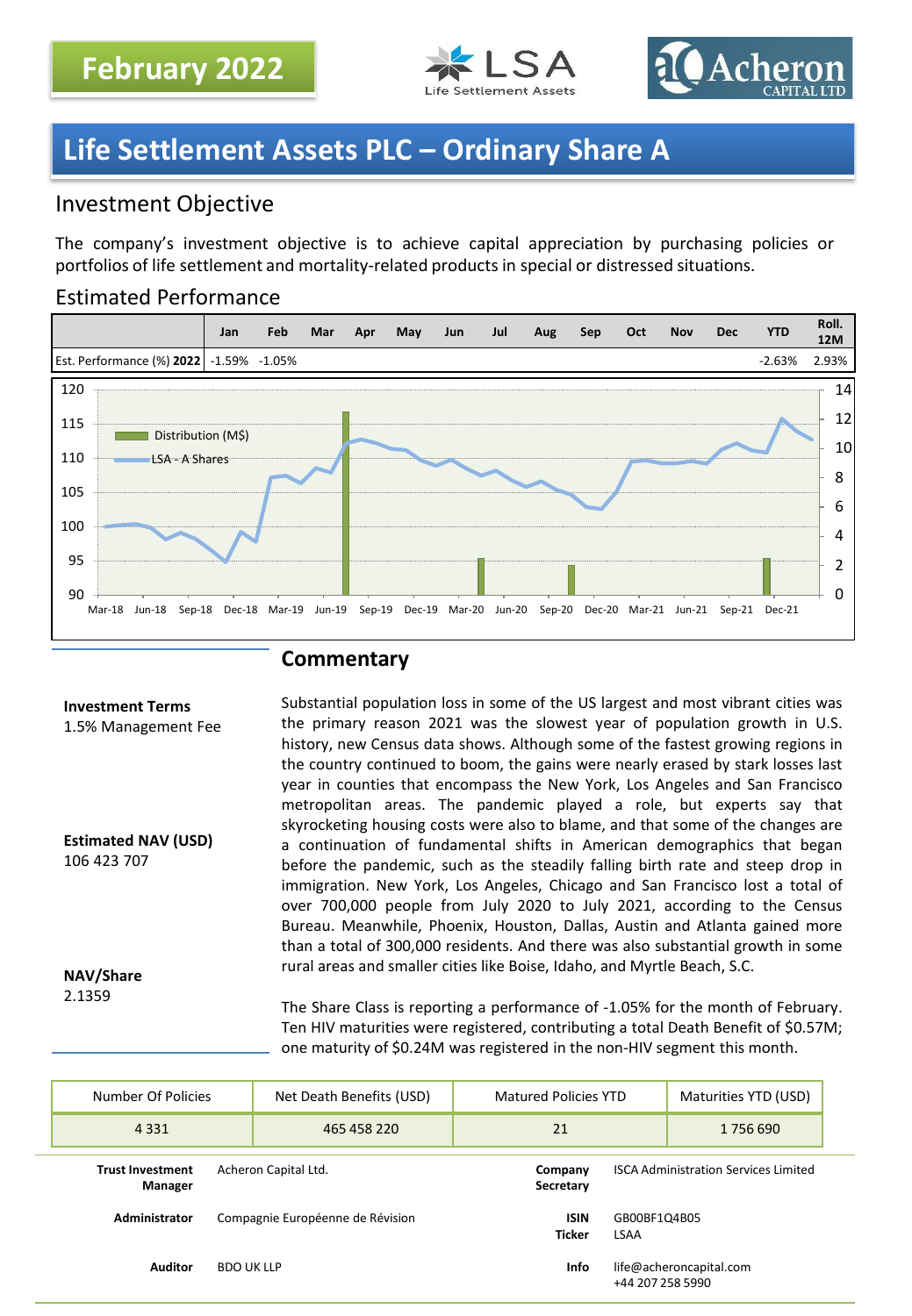







Others

**Prudential** 

**Jackson** National **FEGLI** 

**Distribution By Gender**



**Distribution by Issue Date(2) (Yrs)**



**Maturities Since Inception**

Number of Policies

Others

**MetLife** 

**Prudential** 

**American** General **Jackson** 

**FEGLI** 

0% 10% 20% 30% 40% 50% 60% 70% 80% 90% 100%

**Distribution by Insurance Company**

Death Benefit



(1)Indicates the available face amount to LSA which is a fractional interest of initial face amount. (2)Distribution by issue dates reflects the time since the life insurance policy was issued. Source of Data: Acheron Capital Ltd unless otherwise stated.